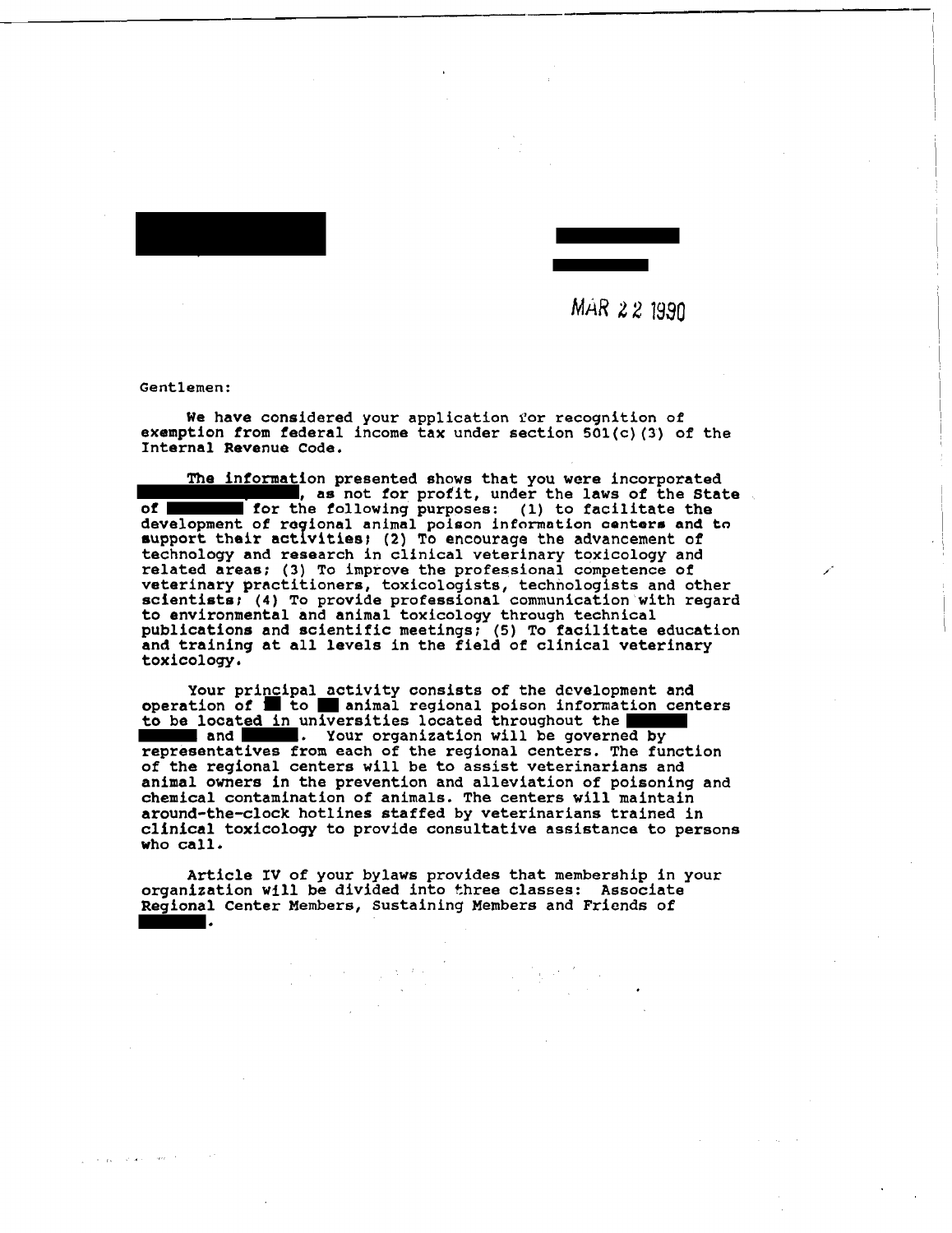Associate Regional Center Members are limited to regional animal poison information centers located throughout the United States and Canada who have signed an agreement for participation in the Association.

Sustaining Membership in the Association is open to all veterinarians, toxicologists and other scientists, animal hospitals, groups, or centers involved in veterinary toxicology and manufacturers of animal related products, pesticides, drugs, chemicals, or products with which animals may be involved or companies that provide a service that is related to or impact upon the animal industry.

Friends of **the membership** is open to any animal owner, livestock or poultry producer or other individual.

|                | At the present time there are two regional centers in |  |  |         |  |         |
|----------------|-------------------------------------------------------|--|--|---------|--|---------|
| operation: the |                                                       |  |  |         |  | lat the |
|                |                                                       |  |  | and the |  |         |
|                | at the                                                |  |  |         |  |         |

In addition to benefitting animal owners, veterinarians and manufacturers of animal related products, the information acquired through the normal course of activity of each center will be compiled on the central computer. This data will be retrievable for use in the teaching of toxicology to students and scientists, epidemiologic research on poisoning incidence in animals, assisting manufacturers in the development of safe products, flagging potential contaminators of the environment and using animals as monitors of human health and environmental hazards.

In addition to providing sustaining members with access to<br>generic information relating to cases of spontaneous exposure and toxicosis in animals compiled by the centers and a subscription<br>to your newsletter, the **newsletter** Report, you also provide an investigative service for such members for alleged adverse effects in animals resulting from use of products manufactured by the member. The regional center receiving the request will designate individuals to serve on an investigating team. Costs of this service, including associated laboratory analyses, will be billed to the member in proportion to the magnitude of the investigation. To become a Sustaining Member, a manufacturer<br>agrees to contribute \$ annually.

Another program established by the Association available to Sustaining Members is the "Industrial Affiliate Program." Under this program you enter into contracts with manufacturers. Pursuant to the terms of the contract you will respond to all calls relating to animals that are exposed to the manufacturer's product. The manufacturer is asked to install an "800" number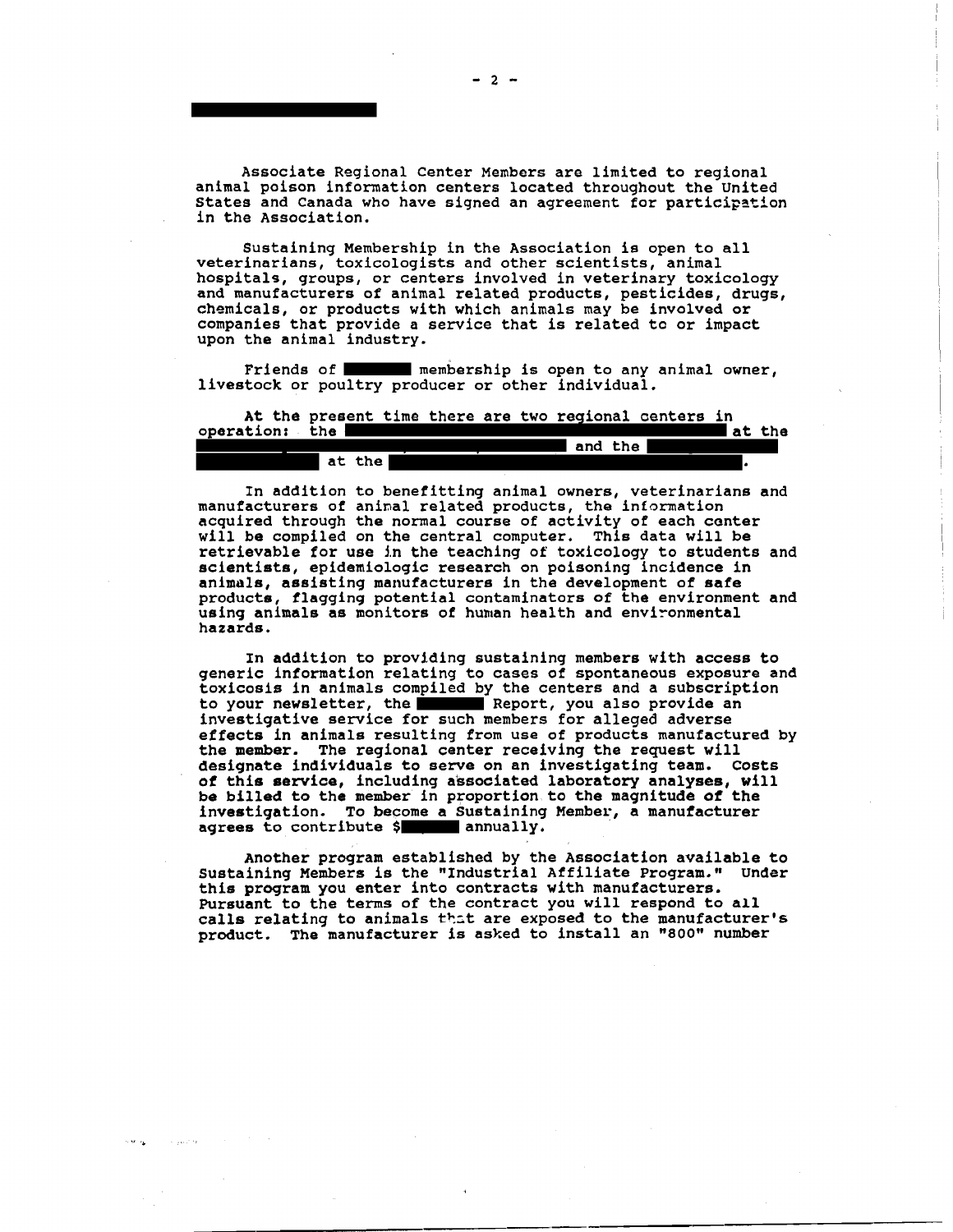**rhich is printed on product labels. Calls from consumers are handled by veterinarians of tho Association irlth expertise in toxicology. The data relating to each case is logged in a computerized dhtabase. The member manufacturer may select any of the regional centers to staff the telephone line. All of the data recorded is made available only to the member.** 

**As in the case of Sustaining Manufacturer-Kembcrs, under the Industrial Affiliate Program the manufacturer member will receive top priority if an dmsrgency response is needed to investigate allaged adverse effects in animals associated with the manufacturerls products. A regional canter receiving the request will designate the individuals to serve on tha investigation team. The team will consist of professionals and scientists with expertise in various disciplines designed to meet the needs of the specf.fic problems. Coste for the service and associated laboratory analyaes will be billed in proportion to the magnitude of the investigation to ensure cost recovery. To become an**  Industrial Affiliate, a manufacturer must pay an annual fee of **\$\*\*\*\*\*\*\*** 

**Section 501(c)(3) of the code provides for the exemption of organizations that are organized and operated exclusively for religious, charitable, scjentific, literary, ediicational and other purposes.** 

**Section 1.501(~)(3)-l(a)(l) of the Indome Tax Regulations provides, in part, as follows: "In order to be exempt as an organization described in section 501(c)(3), an organization must be both organized and operated exclusively for one or more of the**  purposes specified in such section."

The word "charitable" is defined in section 1.501(c)(3)**l(dj(2) of the regulations as follows:** 

> **"Such term includes: Relief of the poor and distressed or the underprivileged; advancement. of religion; advancement of education; erection or maintenance of public buildings, monuments, or works, lessening of the burdens of Government; and promotion of social welfare by organizations designed to accomplish any of the above purposes, or (1) to lessen neighborhood tensions,**  (2) to eliminate prejudice and discrimination; (3) to **defend human and civil rights secured by law; (4) to combat community deterioration and juvenile delinquency.** . . **l1**

**Section 1.501 (c) (3) -1 (d) (1) (ii) of the regulations provide8 that an organization is not organized or operated exclusively for one or more exempt purposes unless it serves a public rather than' a private interest. Thus, to meet the requirements of exemption,** 

**\*\*\*\*\*\*\*\*\*\*\*\*\*\*\*\*\*\*\***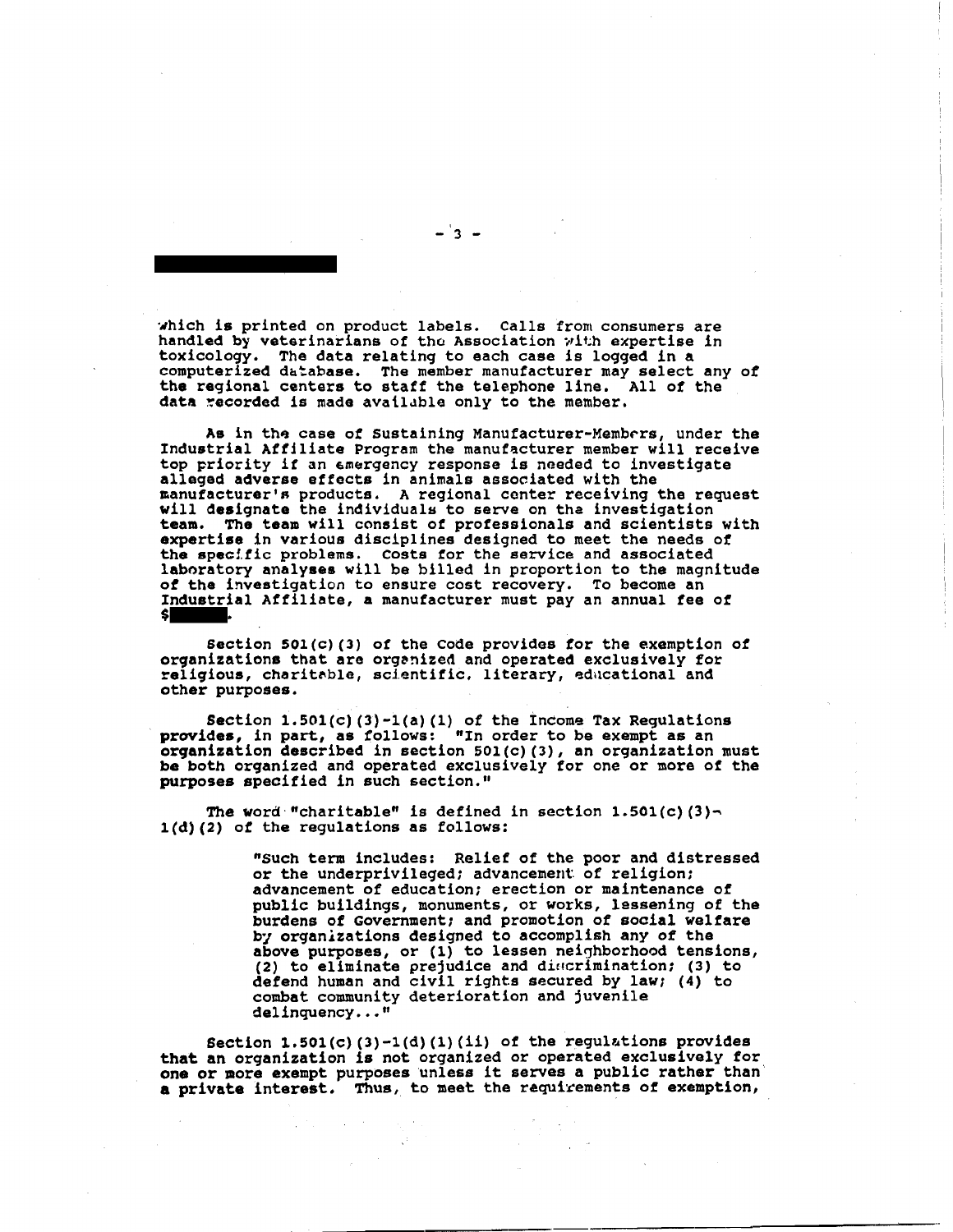**it is necessary for an organization to establish that it is not organized or operated for the benefit of private interests ssch as designated individuals, the creator or his family, shareholders of the organization, or persons controlled, directly or indirectly, by such individuals.** 

In Better Business Bureau of Washington, D.C. v. United **States, 326 U.S. 279 (1945), the Supreme Court held that a better business bureau, the activities of which are in part aimed at promoting the prosperity and standing of the businesc community, was not exclusively educational or charitable and not entitled to recognition of exemption under 4;ection 501(c)(3) of the Code even though there was also some bengfit to the public.** 

**In Rev. Rul. 74-614, 1974-2 C.B. 164, the Service published ihe position that an association of exempt colleges and universities that devises, operates and provides the organizational structure for a regional netwqrk of computers to collect and disseminate scientific and educational infonnation to**  exempt members' faculties and students is operated for charitable **purposes and exempt under section 501(c)(3) of the Code.** 

**Based on the infonnation presented it is the conclusion of this office that you do not meet the requirements for recognition of exemption form federal income tax under section 501(c)(3) of the Code. The basis for this conclusion is that in the operation of the animal poison information centers located in the various regions established and to be established by you, you are providing your Sustaining Manufacturer-Members with a means of securing assential toxicological data necessary in the operation of their businesses. This takes the form of the right of access each sustaining member acquires upon obtaining membership to accumulated generic information relating to cases of spontaneous exposure and toxicosis in the various species of animals that is logged in the couputerized database maintained in the regional centers.** 

**Other benefits provided by you to your sustaining manufacturer-members, including those industrial members included**  in your "Industrial Affiliate Program", which assist them in the **operation of their businesses, include priority treatment if an emergency response is needed to investigate alleged adverse affects in aniinale associated with a member's proclucts, and in the case of those members who elect to participate in the**  Industrial Affiliate Program, the additional service of responding to all inquiries relating to problems in animals associated with a member's products. These services cannot be **considered to be either charitable or educational within the meaning ot section 501(c)(3) of the Code, but are of a type which assist your sustaining members in carrying out their individual business activities. In this connection, we believe your** 

**\*\*\*\*\*\*\*\*\*\*\*\*\*\*\*\*\*\*\***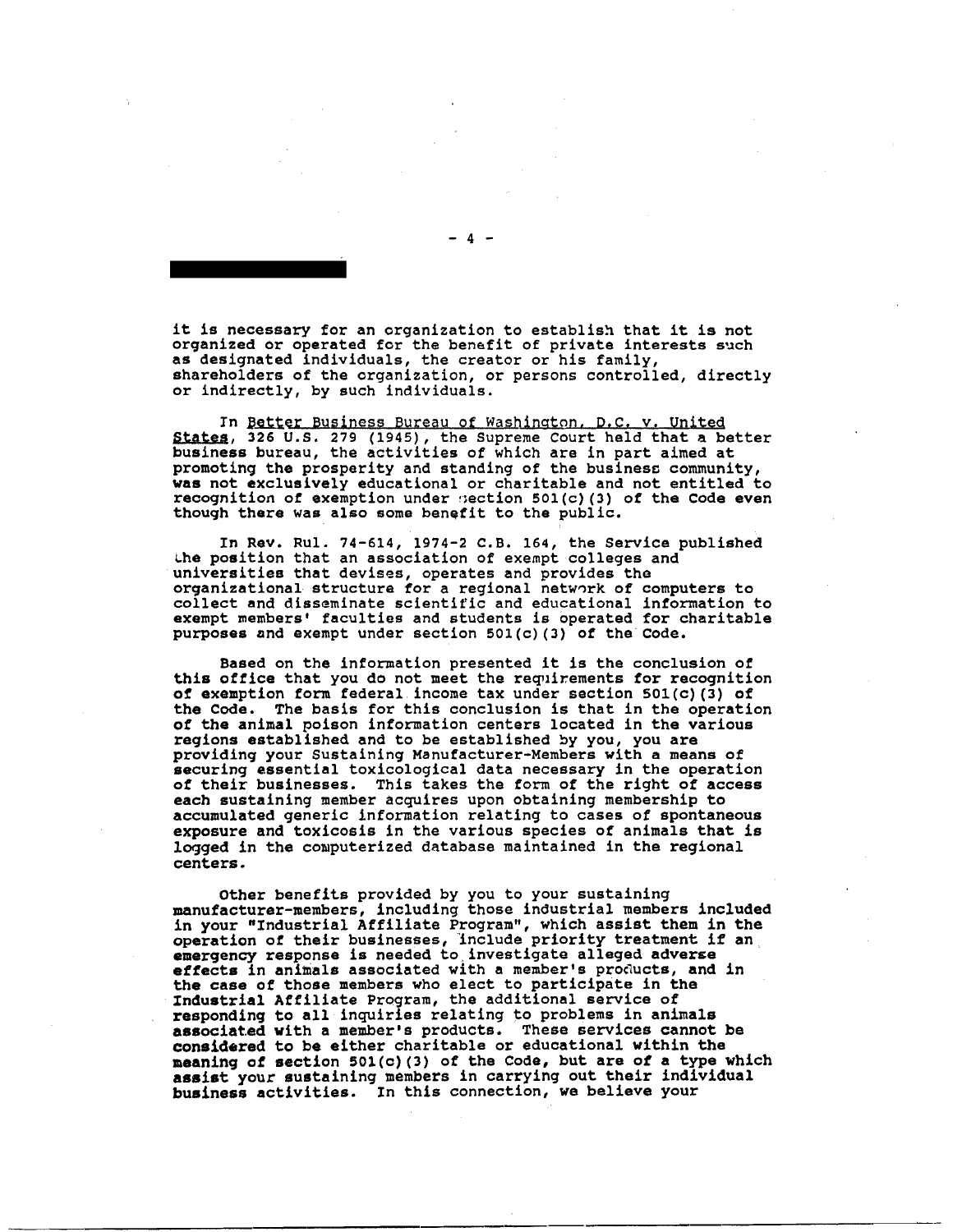activities are distinguishable from those engaged in by the organization described in Rev. Rul. 74-614, supra. In that case, the organization described therein devised and operated a regional. computer network to enable member exempt educational institutions, including faculties and students, to benefit from research and scientific information developed by other member institutions and the federal government.

Our conclusion that you do not meet the requirements for recognition of exemption under section  $501(c)$  (3) of the Code is required irrespective of the fact that you respond to a large number of inquiries made by the general public relating to the poisoning of domestic animals, such as dogs and cats, free of charge.

Accordingly, for these reasons, you are not entitled to recognition of exemption from federal income tax under section  $501(c)$  (3) of the Code and you are required to file federal income tax returns with your key District Director. Consistent with this position, contributions made by individuals to you are not deductible for tax purpose under section 170 of the Code.

You have the right to protest this ruling if you believe that it is incorrect. To protest, you should submit a statement of your views, with a full explanation of your reasoning. This statement must be submitted within 30 days of the date of this lettar and must be signed by one of your officers. You also have a right to a conference in this office after your statement is submitted. If you want a conference, you must request it when you file your protest statement. If you are to be represented by someone who is not one of your officers, he/she must file a proper power of attorney and otherwise qualify under our Conference and Practice Requirements.

If **we** do not hear from you within 30 days, this ruling will become final and copies will be forwarded to your key District Director in Chicago. Thereafter, any questions about your federal income tax status should be addressed to that office. The appropriate State officials will be notified of this action in accordan-e with section 6104(c) of the Code.

If you do not protest this proposed ruling in a timely manner, it will be considered by the Internal Revenue Service as a failure to exhaust available administrative remedies, Section 7428(b](2] of the Code provides, in part, that a declaratory judgment or decree under this section shall not be issued in any proceeding unless the United States Tax Court, the United States

 $-5 -$ 

\*\*\*\*\*\*\*\*\*\*\*\*\*\*\*\*